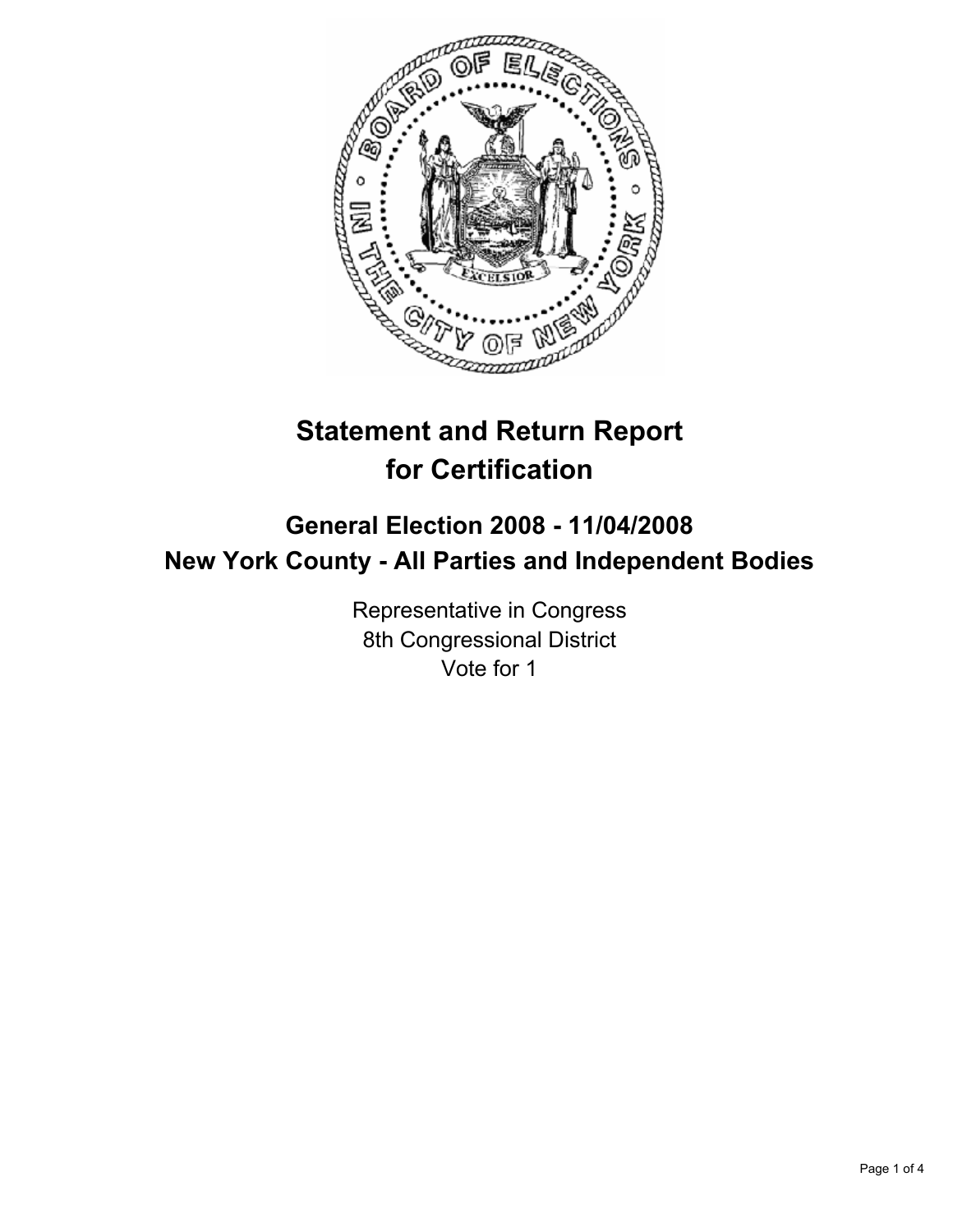

### **Assembly District 64**

| PUBLIC COUNTER                      | 11,094 |
|-------------------------------------|--------|
| <b>EMERGENCY</b>                    | 201    |
| ABSENTEE/MILITARY                   | 596    |
| <b>FEDERAL</b>                      | 266    |
| AFFIDAVIT                           | 697    |
| <b>Total Ballots</b>                | 12,854 |
| JERROLD L NADLER (DEMOCRATIC)       | 7,575  |
| <b>GRACE LIN (REPUBLICAN)</b>       | 2,705  |
| <b>GRACE LIN (CONSERVATIVE)</b>     | 109    |
| JERROLD L NADLER (WORKING FAMILIES) | 358    |
| ISAIAH MATOS (WRITE-IN)             |        |
| SHIRLEY KORNREICH (WRITE-IN)        |        |
| <b>Total Votes</b>                  | 10,749 |
| Unrecorded                          | 2,105  |

**Assembly District 66**

| PUBLIC COUNTER                      | 52,729 |
|-------------------------------------|--------|
| <b>EMERGENCY</b>                    | 336    |
| <b>ABSENTEE/MILITARY</b>            | 3.646  |
| <b>FEDERAL</b>                      | 2,096  |
| <b>AFFIDAVIT</b>                    | 2,531  |
| <b>Total Ballots</b>                | 61,338 |
| JERROLD L NADLER (DEMOCRATIC)       | 41,913 |
| <b>GRACE LIN (REPUBLICAN)</b>       | 7,037  |
| <b>GRACE LIN (CONSERVATIVE)</b>     | 283    |
| JERROLD L NADLER (WORKING FAMILIES) | 2,997  |
| BORIS ZILBERMAN (WRITE-IN)          | 1      |
| CAROLYN B MALONEY (WRITE-IN)        |        |
| CAROLYN MALONEY (WRITE-IN)          | 1      |
| CHARLES B RANGEL (WRITE-IN)         | 1      |
| DAVID SHIFREN (WRITE-IN)            | 1      |
| GEORGE W. BUSH (WRITE-IN)           | 1      |
| GISCHE (WRITE-IN)                   | 1      |
| LEE M ZELDIN (WRITE-IN)             |        |
| RODERICK T. LONG (WRITE-IN)         | 1      |
| RUDOLPH GULIANI (WRITE-IN)          |        |
| TIMOTHY M BISHOP (WRITE-IN)         |        |
| <b>Total Votes</b>                  | 52,241 |
| Unrecorded                          | 9.097  |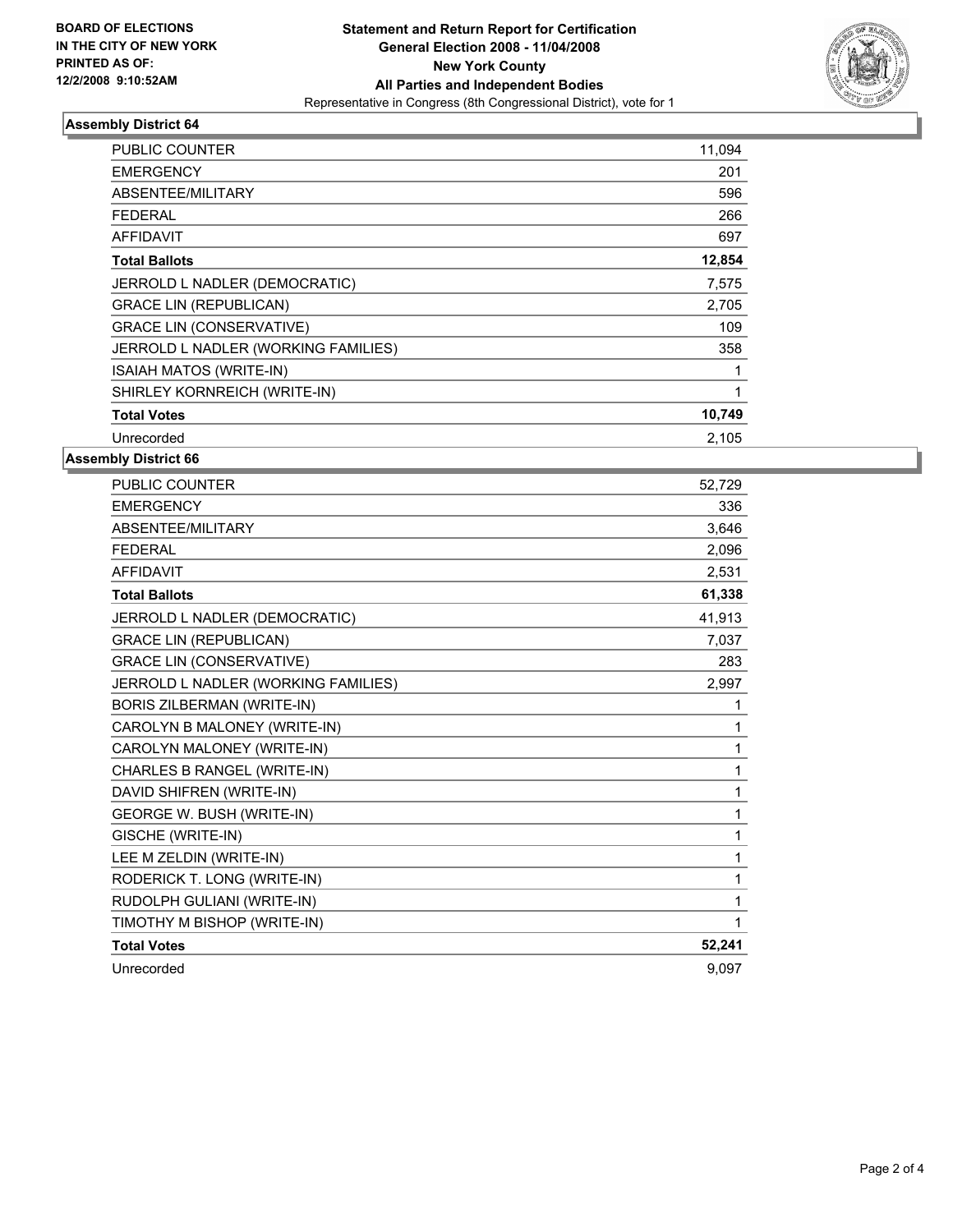

### **Assembly District 67**

| <b>PUBLIC COUNTER</b>               | 50,935 |
|-------------------------------------|--------|
| <b>EMERGENCY</b>                    | 306    |
| ABSENTEE/MILITARY                   | 2,832  |
| <b>FEDERAL</b>                      | 1,686  |
| <b>AFFIDAVIT</b>                    | 2,226  |
| <b>Total Ballots</b>                | 57,985 |
| JERROLD L NADLER (DEMOCRATIC)       | 39,437 |
| <b>GRACE LIN (REPUBLICAN)</b>       | 7,823  |
| <b>GRACE LIN (CONSERVATIVE)</b>     | 283    |
| JERROLD L NADLER (WORKING FAMILIES) | 1,900  |
| CAROLYN MALONEY (WRITE-IN)          |        |
| CHARLE B RANGEL (WRITE-IN)          | 2      |
| KRISTINA EXLINE (WRITE-IN)          |        |
| SCOTT M. SINGER (WRITE-IN)          |        |
| <b>Total Votes</b>                  | 49,448 |
| Unrecorded                          | 8,537  |

#### **Assembly District 69**

| <b>PUBLIC COUNTER</b>               | 2,095 |
|-------------------------------------|-------|
| <b>EMERGENCY</b>                    | 0     |
| ABSENTEE/MILITARY                   | 109   |
| <b>FEDERAL</b>                      | 54    |
| <b>AFFIDAVIT</b>                    | 98    |
| <b>Total Ballots</b>                | 2,356 |
| JERROLD L NADLER (DEMOCRATIC)       | 1,604 |
| <b>GRACE LIN (REPUBLICAN)</b>       | 317   |
| <b>GRACE LIN (CONSERVATIVE)</b>     | 14    |
| JERROLD L NADLER (WORKING FAMILIES) | 94    |
| <b>Total Votes</b>                  | 2,029 |
| Unrecorded                          | 327   |

**Assembly District 75**

| PUBLIC COUNTER                      | 40,339 |
|-------------------------------------|--------|
| <b>EMERGENCY</b>                    | 324    |
| ABSENTEE/MILITARY                   | 2,238  |
| <b>FEDERAL</b>                      | 1,076  |
| <b>AFFIDAVIT</b>                    | 2,065  |
| <b>Total Ballots</b>                | 46,042 |
| JERROLD L NADLER (DEMOCRATIC)       | 30,857 |
| <b>GRACE LIN (REPUBLICAN)</b>       | 5,247  |
| <b>GRACE LIN (CONSERVATIVE)</b>     | 226    |
| JERROLD L NADLER (WORKING FAMILIES) | 1,798  |
| CHARLES RANGEL (WRITE-IN)           |        |
| CHUCK ZLATKIN (WRITE-IN)            |        |
| LUCY MARTINEZ (WRITE-IN)            |        |
| RIGHT-TO- LIFE (WRITE-IN)           |        |
| <b>Total Votes</b>                  | 38,132 |
| Unrecorded                          | 7,910  |